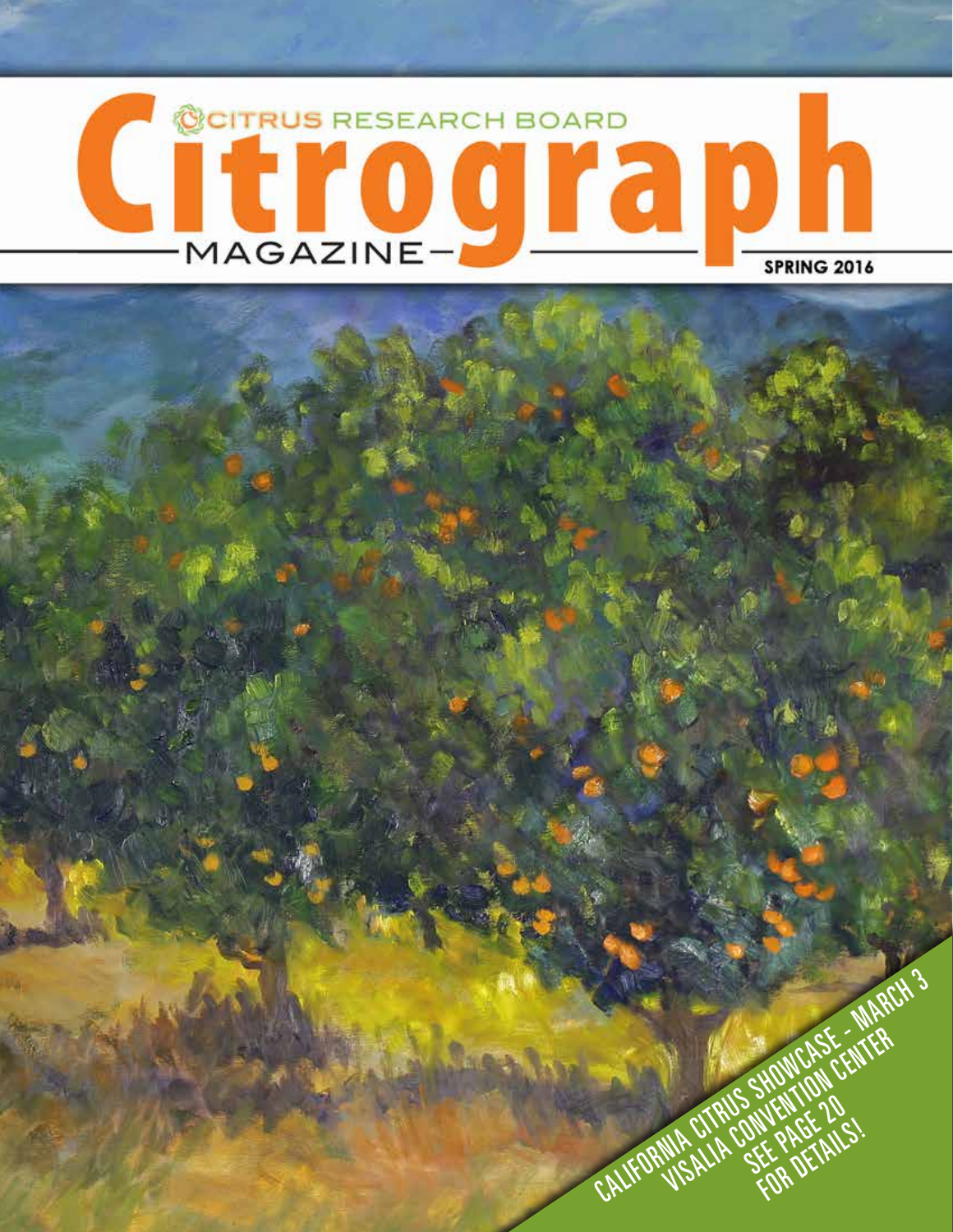## -FUNDED RESEARCH PROGRESS REPORT



Figure 1: Jackson grapefruit trees differentially impacted by HLB. The tree to the left (A) looks healthier than the tree to the right (B). The trees are genetically identical and of the same age, so it may be suggested that one of several factors accounting for the different appearances of these trees is that a beneficial *microbiota is protecting tree 'A' from CLas-induced symptoms, whereas tree 'B' is succumbing to CLas. Pictures were taken at the USDA Fort Pierce research station in Florida* (P.E Rolshausen photos).

# A MICROBIOTA-BASED APPROACH TO CITRUS TREE HEALTH

*Johan Leveau and Philippe Rolshausen*

#### PROJECT SUMMARY

*The goal of this CRB-funded research project is to describe, by DNA-based technology, the microbial communities (also known as microbiota) that associate with healthy and huanglongbing (HLB)-affected citrus trees from different plant tissues, geographical locations and under different management regimes. We will be mining this database for correlations between microbiota and metadata to incorporate into models, experiments and possibly products aimed at increased HLB tolerance, earlier diagnosis and/or more efficient management. In this first of a series of articles, we provide a primer on:*

- *plant microbiota,*
- *complex relationships between HLB and the citrus tree microbiota, and*
- *objectives, expected outcomes and preliminary first-year results of our research project.*
- *In subsequent articles, we will provide updates on the project's progress.*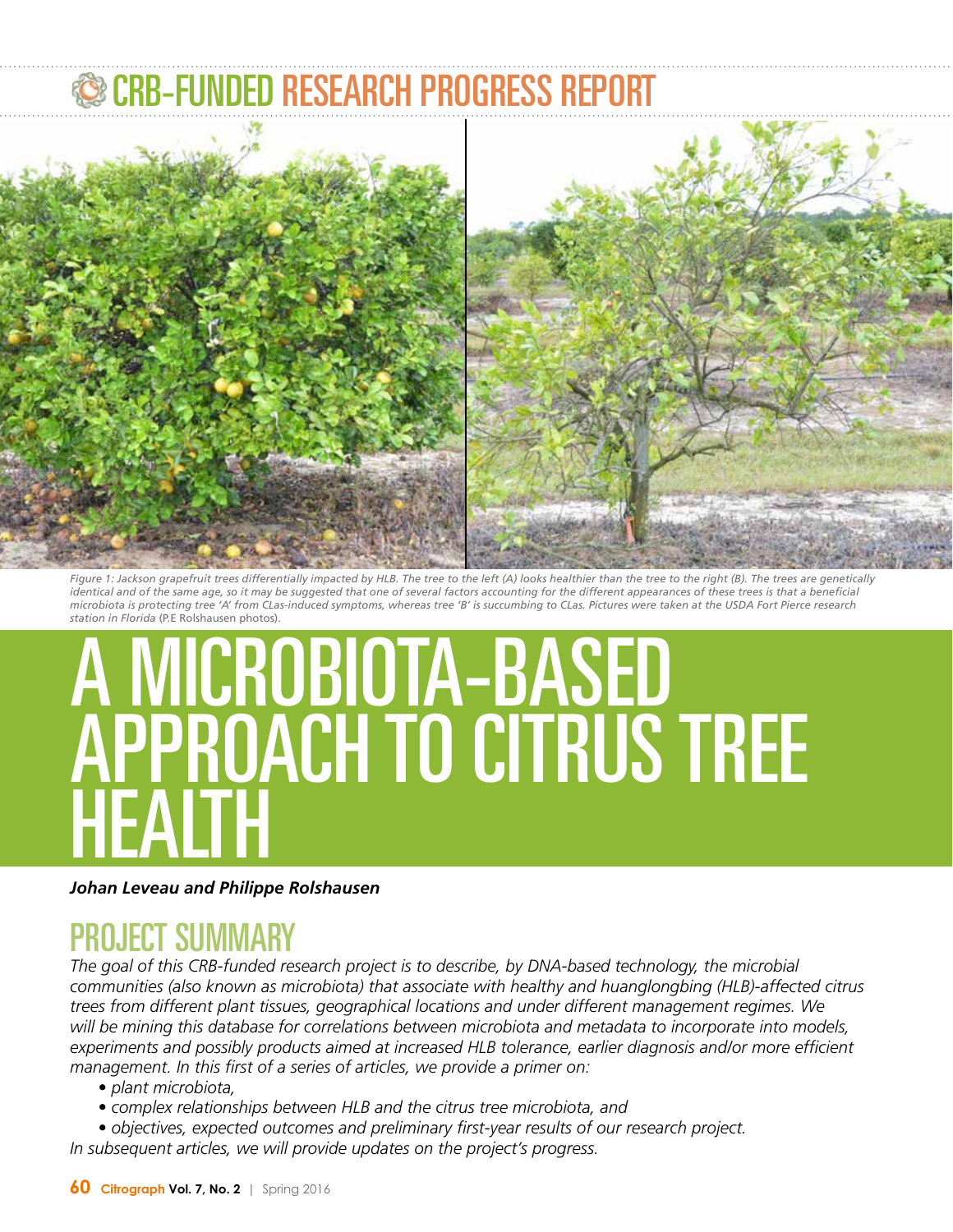HLB is one of the most destructive diseases of citrus worldwide. In the United States, it results from phloem colonization by the bacterium '*Candidatus* Liberibacter asiaticus' (CLas) and is vectored by the Asian citrus psyllid (ACP) *Diaphorina citri.* Since its discovery in Florida in 2005, HLB has significantly impacted the economic vitality of the Florida citrus industry and quickly spread to the western U.S. and Mexico. No costeffective methods for early detection or cure of the disease have been discovered yet, and this remains a major hurdle in combatting HLB. In our project, we use DNA-based methodology to establish principles of how trees impacted by HLB may be recognized early, and possibly remedied, based on their associated microbiota.

### PLANT MICROBIOTA

Plants and trees are not sterile: they host large and diverse communities of microscopically small organisms (bacteria, fungi and viruses) on (epiphytically) and in (endophytically) their leaves, stems, roots and other tissues. We refer to these communities as the plant-associated microbiota, plant microbiome or phytobiome. The most familiar and best-studied representatives of these communities are the pathogens, i.e., microorganisms such as CLas that have evolved to infect their host, impede normal plant functioning and cause disease. Other members of the plant microbiota include those that are beneficial to their host, for example, root-associated mycorrhizal fungi that sequester phosphate from the soil and share it with their host, or rhizobacteria that fix atmospheric nitrogen or stimulate plant defenses against pathogens.

Despite their potential to seriously impact plant health and function, pathogens and beneficials combined make up a relatively small proportion of a typical plant-associated microbiota. The large majority of microorganisms that colonize plants is composed of commensals. They exploit the plant as a substrate (as a habitat to attach to and thrive in and as a source of nutrients), but in doing so are not demonstrably harmful or helpful to the plant.

New technologies, especially those based on DNA profiling of host-associated microbial communities, have greatly facilitated the analysis of plant microbiota in terms of their composition and function. Such analyses are rapidly accumulating in the scientific literature and have led to interesting and novel insights. For example, it is becoming increasingly clear that the host plant plays an active role in selecting specific microbes from soil or air to colonize its roots, leaves or other plant parts. Another driving factor of plant microbiota composition is the environment, either as a source of microorganisms (e.g. soil and air) or as a modifier of microbial activity, whether it is natural (rain, temperature) or human-imposed (irrigation, fertilization). Possibly yet another



*Figure 2. Symptoms of HLB on Jackson grapefruit showing characteristic blotchy mottle leaves. Pictures were taken at the USDA Fort Pierce research station in Florida* (P.E Rolshausen photo)*.* 

driver of plant microbial community structure is plant disease, or in broader terms, infection with a plant pathogen. We are interested in exploiting this phenomenon in the context of HLB and to develop microbiota-based diagnostics for early (pre-symptom) detection of CLas. Also, because microbial community structure may impact the establishment of pathogens in or on plants to the point that disease is delayed or prevented, we are interested in knowing what such a 'protective' microbiota would look like and use it as a major point of departure for finding practical solutions to manage HLB (**Figure 1A**).

#### HUANGLONGBING

The '*Candidatus'* label of CLas identifies this bacterium as an unculturable or 'yet-to-be-cultured' organism. The inability to grow CLas in the lab has greatly hampered the conclusive demonstration by classical methods that CLas is the causative agent of HLB. However, consistent association between disease symptoms and CLas presence (so-called Koch's first postulate) has been demonstrated using different culture-independent, DNA-based methods. For example, metagenomic sequencing exposed CLas to be the most abundant bacterial species in phloem tissue from Florida citrus trees with HLB symptoms.

The HLB disease cycle starts with the feeding of a CLas-infected ACP on young citrus leaves, thus introducing CLas into the phloem of the tree. The bacterium also may be introduced by graft inoculation of CLas-infected material onto a healthy tree. CLas resides and replicates in the phloem, and moves through the vascular system site of infection to other parts of the plant, including the root system. From there, CLas may move back into the foliage, where it becomes available for pick-up by psyllids and spread to another tree. Characteristic of HLB is the long latency period between the time of infection and the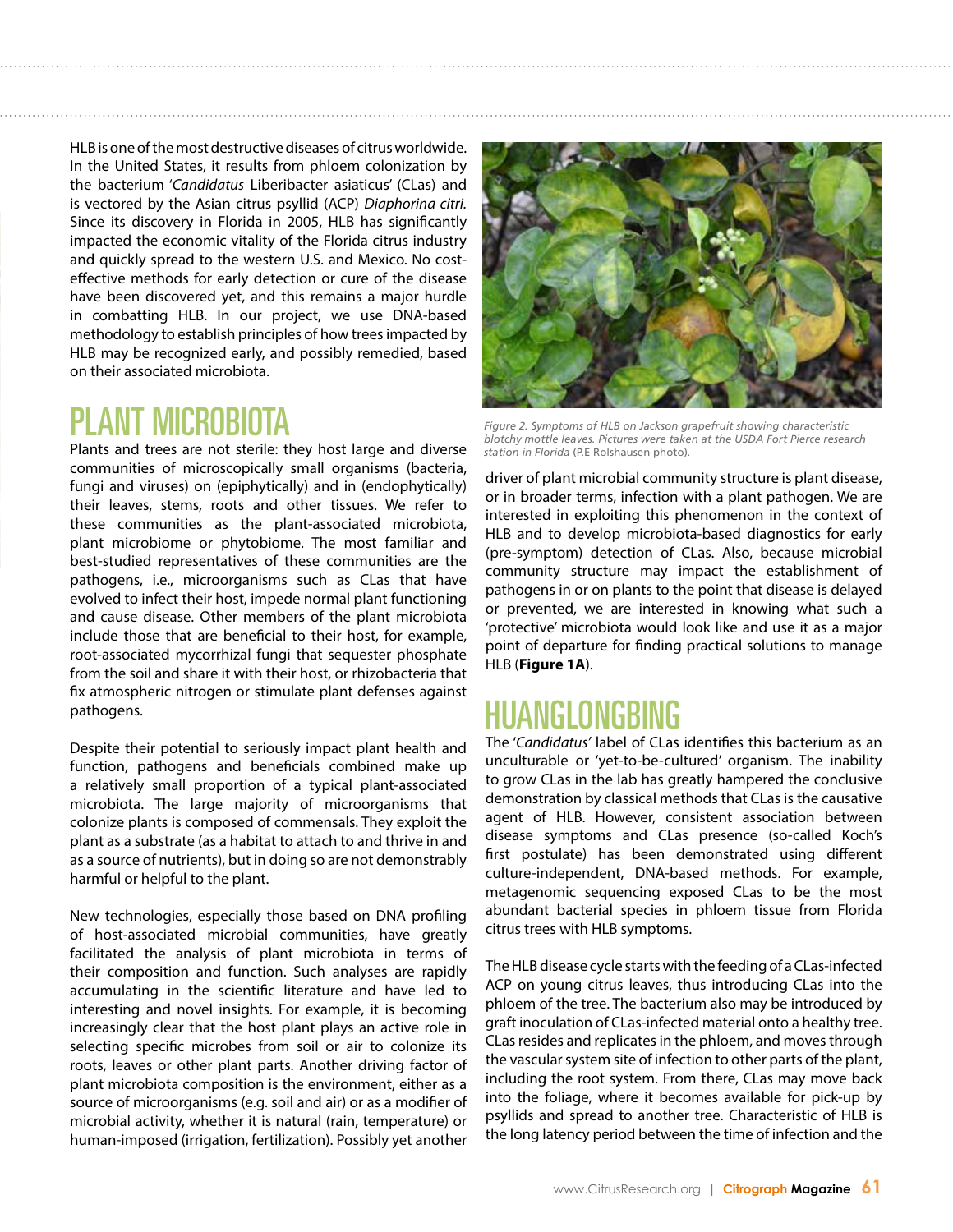

*Figure 3. Principle Coordinate Analysis (PCoA) plot showing the differences in microbial community composition among leaf surface samples from Lisbon citrus trees grown in the Contained Research Facility (CRF) at UC Davis. Each data point represents a sample, and the closer two points are to each other, the more similar their microbial community composition is. The data points are colored by the inoculation status*  of the tree from which the samples came: blue is uninoculated, red is CLas-inoculated (by graft). Data and figure are courtesy of Nilesh Maharaj (Leveau lab).

appearance of CLas-induced symptoms, which include the blotchy mottling of leaves (**Figure 2**) and the development of small, misshapen poorly-colored and bitter fruit and eventually, death of the tree (**Figure 1B**).

Much of the ongoing HLB research is aimed toward a better mechanistic understanding of the interactions between CLas, ACP and the citrus tree, in order to come up with practical strategies to manage the disease through prevention, early detection and/or intervention. The current gold standard for CLas detection is based on the polymerase chain reaction (PCR) using CLas-specific primer pairs. However, the spotty distribution of CLas in a single tree may make it easy to miss CLas, resulting in false-negative PCR outcomes. Several alternatives to PCR are in the works, which are based not on the (direct) detection of the bacterial pathogen, but on measuring the (indirect) effects of CLas on its host. For example, CLas infection of citrus trees has been shown to induce changes in the genes that are expressed in the tree (the transcriptome), the proteins that are synthesized (the proteome), and the chemicals that are produced (the metabolome). Some of these alternative detection methods, for example, those that quantify volatiles emitted from the tree foliage, appear to perform better than the traditional PCR-based method because they suffer much less from the problem of false-negatives.

While most of the citrus tree microbiota are unlikely to interact directly with phloem-limited CLas, we can definitely predict the existence of indirect interactions. As an example, the microbial community structure on or in plants may alter in response to the changes in the plant transcriptome, proteome and metabolome after initial infection. Some evidence already exists for a change in composition and function in the microbial communities on roots of CLas-infected versus uninfected

trees. A descriptive and quantitative appreciation for these interactions may reveal new and complementary methods of not only early disease detection, but also the identification of specific members of the leaf and root microbiota that prevent or mitigate infection with or establishment of the HLB pathogen.

#### YEAR ONE PROJECT PROGRESS

We are using DNA-based methodology to survey the epiphytic and endophytic microbiota that associate with the leaves, roots and stems of citrus trees from greenhouse and field environments located in California, Texas and Florida. Specifically, we are mining the variation in those microbial

communities as a function of time, location, management practices and disease symptoms, with the goal to extract from these data consistent associations that have practical use. This effort is generating a database that will be minable by researchers and citrus growers for links between microbiota, tree and environment in the context of orchard management. We also hope to identify organisms that could be used as biomarkers for HLB diagnosis and potential biocontrol agents that could be used to deter the establishment of the disease.

In the first year of the project (2014-2015), we received and processed hundreds of citrus tree samples (leaf, root, budwood). Of these, 100+ samples came from the UC Davis Contained Research Facility (CRF), more specifically, from the tail end of a collaborative, CRB-funded experiment aimed at detecting alterations in the transcriptome, metabolome and microbiome of greenhouse-grown citrus trees that were experimentally inoculated with CLas by grafting. Preliminary analysis of the data on bacteria and fungi from these samples revealed several important and interesting insights. A key observation was that the microbiota of HLB-inoculated and uninoculated trees were different (**Figure 3**) and that this difference correlated with the presence/absence of single microbial taxa such as *Burkholderia* and *Aspergillus*, which would make very promising candidates as biomarkers for Clas infection. We are currently verifying these findings and will link them to microbial data that will be collected from field samples.

In addition, about 200 California samples originated from AgOps at UC Riverside, the Lindcove Research and Extension Center, the Citrus Clonal Protection Program and from two commercial orchards located in the Central Valley. The remaining samples came from Texas A&M Kingsville Citrus Center, Paramount Citrus orchards in Texas and the USDA